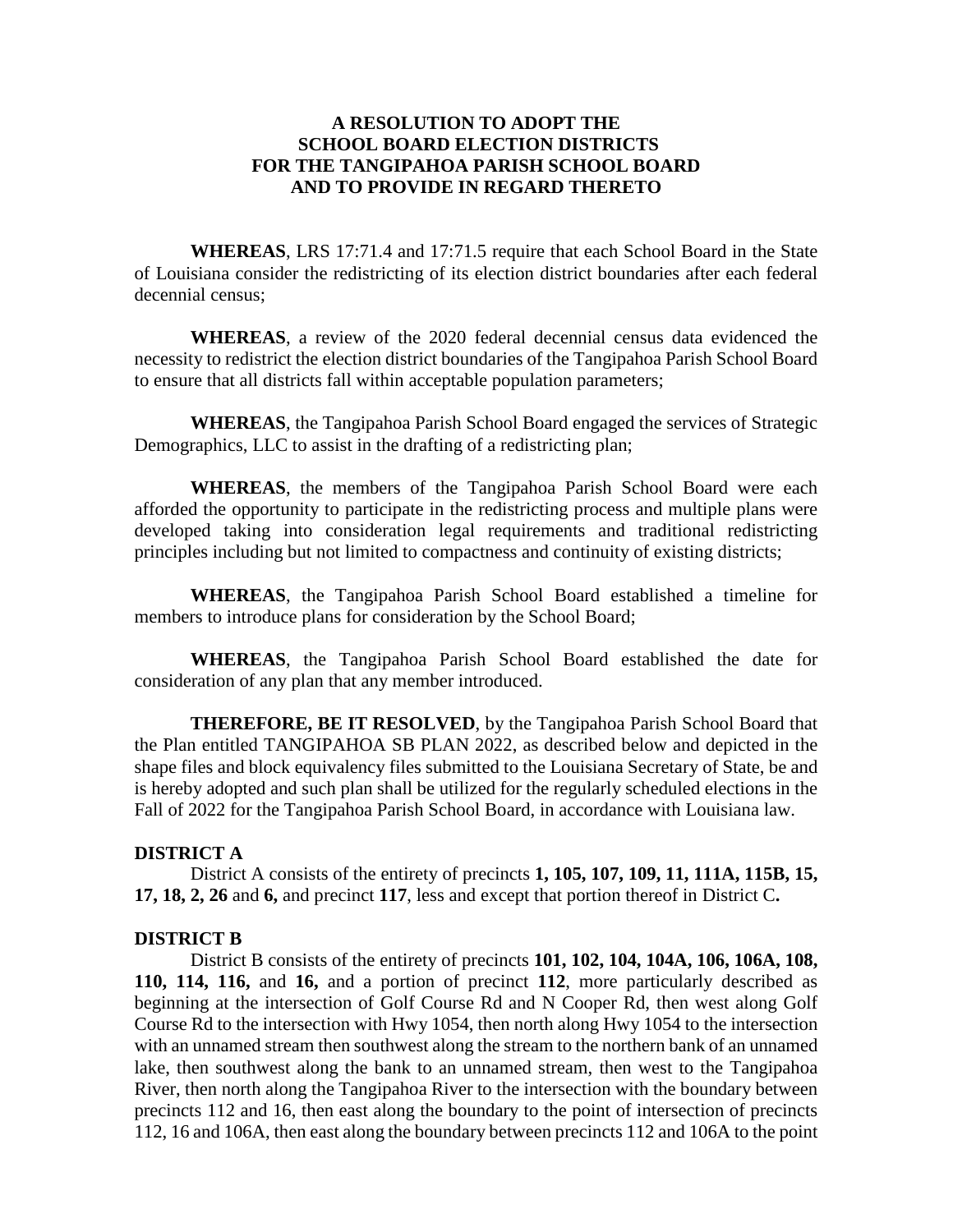of intersection pf precincts 112. 106A and 114, then south along the boundary between precincts 112 and 114 to the point of beginning.

## **DISTRICT C**

District C consists of the entirety of precincts **118, 119, 121, 121A, 27, 28** and **33,**  and a portion of precinct **117**, more particularly described as beginning at the intersection of Richardson Rd and the parish boundary, then south along the parish boundary to the intersection with the boundary between precincts 117 and 121A, then east along that boundary to the in the point of intersection between precincts 117, 121A and 121, then east then north along the boundary between precincts 117 and 121 to the intersection with W Blackcat Rd, then west along W Blackcat Rd to the intersection with Hwy 1063, then southwest along Hwy 1063 to the intersection with Richardson Rd, then south and west along Richardson Rd to the point of beginning; and precinct **112** less and except the portion thereof in District B. and precinct **123**, less and except the portion thereof in District E.

## **DISTRICT D**

District D consists of the entirety of precincts **125, 127, 127A, 133, 133A, 137, 137B,** and **139.**

### **DISTRICT E**

District E consists of the entirety of precincts **120B, 141, 143, 40, 40A, 41** and **44,** a portion of precinct **123**, more particularly described as beginning at the intersection of Skulls Creek and the boundary between precincts 123 and 44, then northwest along Skulls Creek to the intersection with Alley Ln, then west along Alley Ln to the intersection with Tin Can Alley, then north along Tin Can Alley to the intersection with Ridgel Rd, then west along Ridgel Rd to the intersection with Whiskey Ln, then north along Whiskey Ln to the intersection with East Ponchatoula Creek, then northwest, then west along East Ponchatoula Creek to the intersection with Hwy 1065, then south along Hwy 1065 to the intersection with Sims Ln, then west along Sims Ln to the intersection with an unnamed stream then north along the unnamed stream to the intersection with Old Genessee Rd, then west, south and west along Old Genessee Rd to the intersection with Ponchatoula Creek, then south along Ponchatoula Creek to the intersection with the boundary between precincts 123 and 40A, then east along the precinct boundary to the in point of intersection of precincts 123, 40A and 129, then east along the boundary between precincts 123 and 129 to the point of intersection of precincts 123, 129 and 129A, then east along the boundary between precincts 123 and 129A to the point of intersection of precincts 123, 129A and 44, then north along the boundary between precincts 123 and 44 to the point of beginning;and precinct **143A**, less and except the portion thereof in District H.

## **DISTRICT F**

District F consists of the entirety of precincts **137A, 137C, 137D, 149, 149A, 70,** and **70A**; and precinct **141A**, less and except the portion thereof in District G; and precinct **72A**, less and except the portion thereof in District H.

#### **DISTRICT G**

District G consists of the entirety of precincts **129, 129A, 141A, 42, 42A, 43, 45, 46, 47, 48** and **49,** and precinct **141**, less and except the portion thereof in District E, and precinct **129A**, less and except the portion thereof in District E; and a portion of precinct **141A**, more particularly described as beginning at the intersection of E Minnesota Park Rd and the